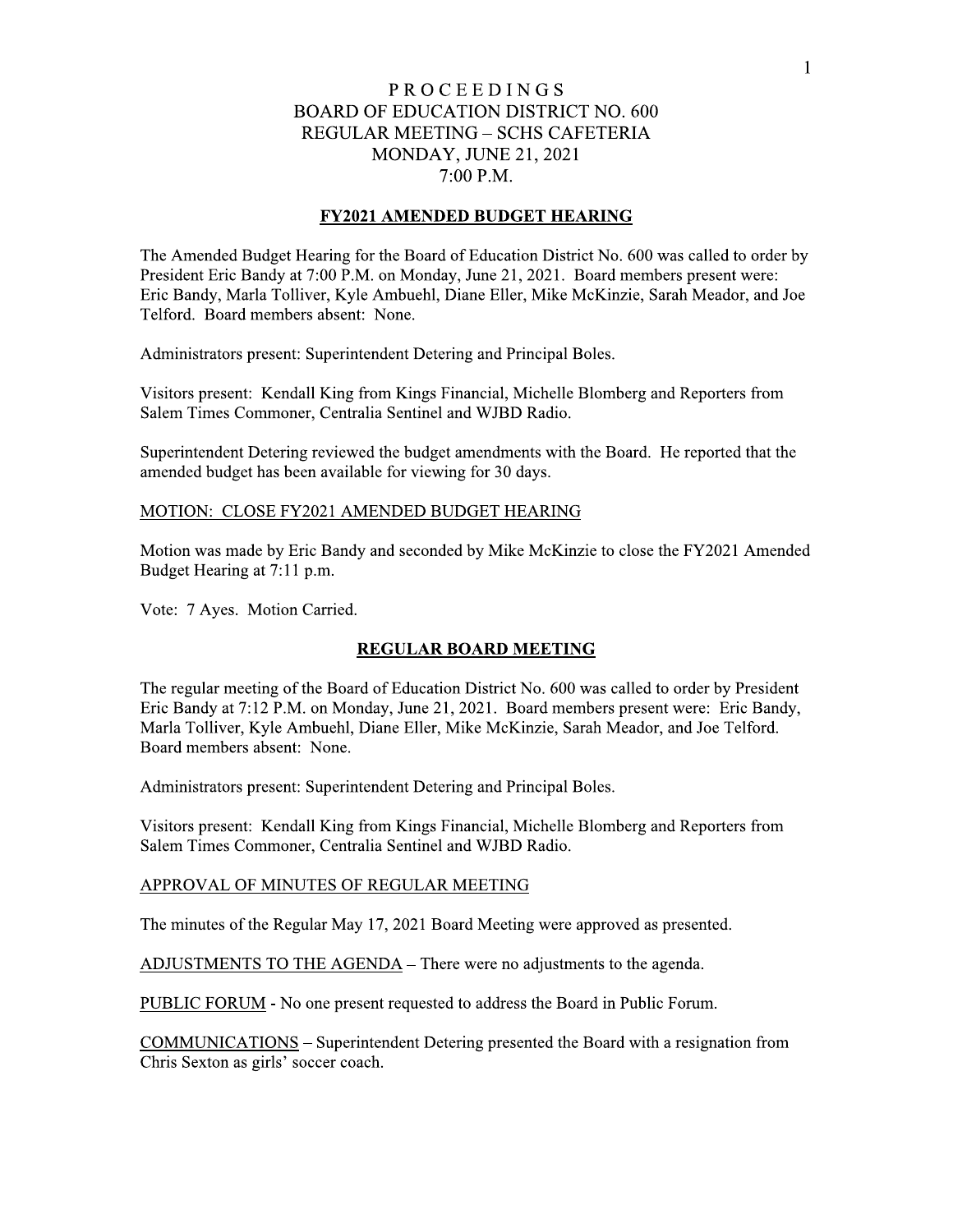## MOTION: ACCEPT RESIGNATION FROM GIRLS' SOCCER COACH

Motion was made by Sarah Meador and seconded by Marla Tolliver to accept a letter of resignation from Chris Sexton as Girls' Soccer Coach.

Vote: 7 Ayes. Motion carried.

## **COMMITTEE REPORTS**

POLICY/PARENT TEACHER ADVISORY COMMITTEE - Superintendent Detering presented for a first reading recommendations for changes to the student handbook as a result of discussion from the Parent-Teacher Advisory Committee, the Safety Team, and the Administration. Discussion was held.

FINANCE COMMITTEE – The Finance Committee met on Thursday, June 10 with Kendall King from Kings Financial to discuss the possible funding options for the potential HVAC project during the summer of 2022. Mr. King provided information regarding debt and financing options.

BUILDING COMMITTEE – The Building Committee met on Monday, June 14 with Ameresco to look at the HVAC Project which also includes windows and classroom lights. Supt. Detering presented the Board with their proposal. Discussion was held.

### MOTION: TREASURER'S REPORT

Motion was made by Diane Eller and seconded by Joe Telford to receive the treasurer's report and file it for audit.

Vote: Telford-yes; Eller-yes; McKinzie-yes; Tolliver-yes; Ambuehl-yes; Bandy-yes; Meadorves. Motion carried.

## MOTION: APPROVAL OF BILLS

Motion was made by Mike McKinzie and seconded by Marla Tolliver to approve payment of the bills as presented.

Vote: Tolliver-yes; Eller-yes; Telford-yes; Meador-yes; Bandy-yes; McKinzie-yes; Ambuehlyes. Motion carried.

### MOTION: APPROVE AMENDED FY2021 BUDGET

Motion was made by Mike McKinzie and seconded by Sarah Meador to approve the amended FY2021 Budget.

Vote: Meador-yes; Tolliver-yes; McKinzie-yes; Ambuehl-yes; Bandy-yes; Telford-yes, Elleryes. Motion carried.

PRINCIPAL'S REPORT – Principal Boles reported that we have 3 summer school classes this year. Mr. Donoho taught one English class with 27 students and it was finished last week; Mrs. Childress and Mr. Koehnke are in the second week of Math classes with 45 students.

Principal Boles reported that in sports we had boys' track athletes made All State Recognition. Login Rubin placed  $5<sup>th</sup>$  in the long jump and Caleb Smith placed  $6<sup>th</sup>$  in the shot put.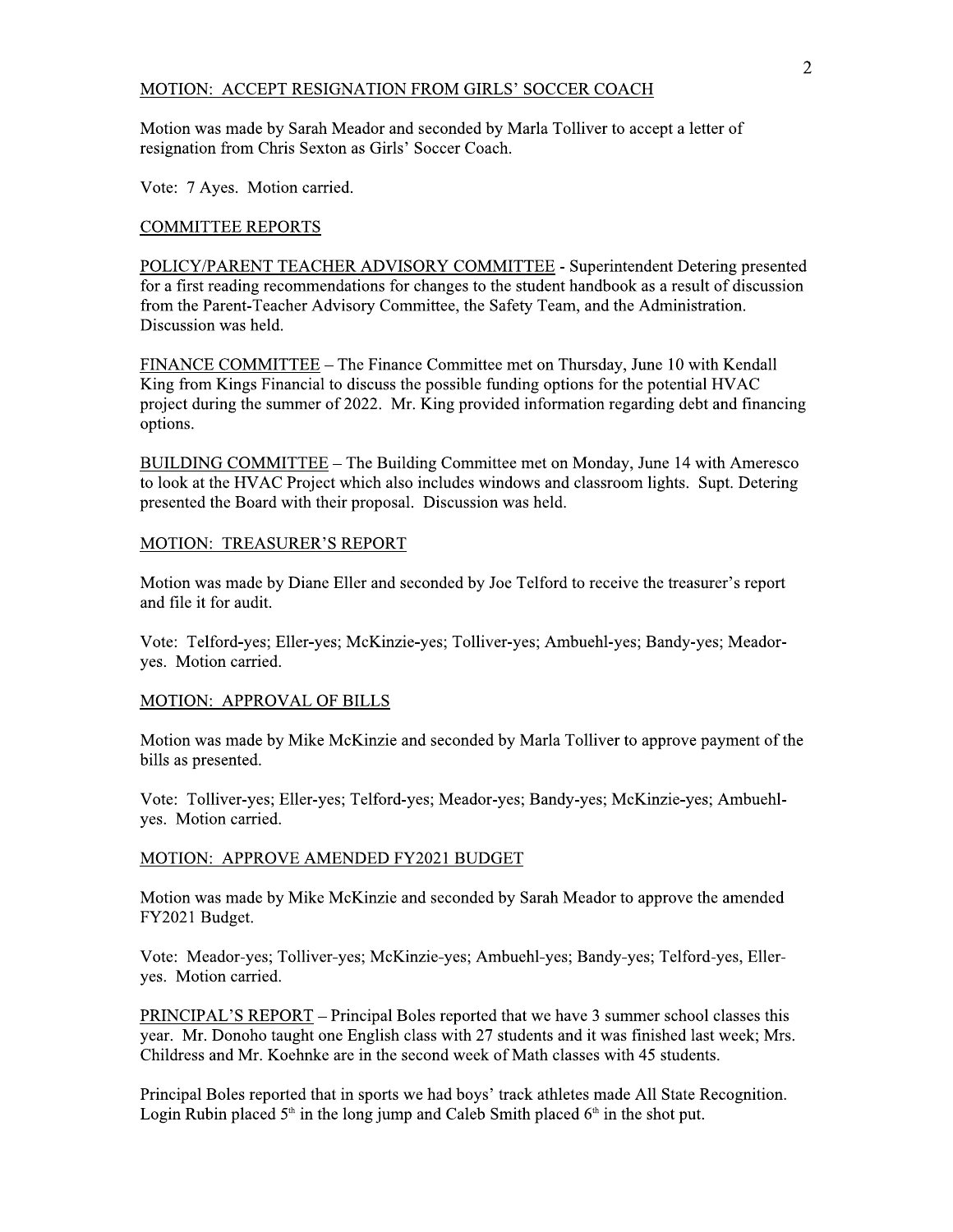SUPERINTENDENT'S REPORT – SUMMER PROJECTS – Lighting Project - Supt. Detering reported that the light poles on the football field have all been taken down and the new poles were delivered and erected. This project should be complete within 6 weeks. Track Resurfacing Project – Supt. Detering reported that the track resurfacing project is supposed to begin on July 6. Band Room/Choir Room/Locker Room Renovation – Supt. Detering reported that the band room/choir room/locker room renovation started this past week. Carpet installation is set for the end of July/beginning of August. He provided a construction update from Ameresco. IHSA RESOLUTION AND FEES – Supt. Detering reported that the annual resolution for membership into the Illinois High School Association will need to be approved. The IHSA Board of Directors had reinstated dues for the next three years; for 2021-22 it is \$1,625. The will be reduced each of the following years.

## MOTION: TO ENTER INTO CLOSED SESSION

Motion was made by Eric Bandy and seconded by Sarah Meador to enter into Closed Session for the purpose of the employment, performance and compensation of specific personnel at 8:46 p.m.

Vote: Meador-yes; Tolliver-yes; Ambuehl-yes; Eller-yes; Telford-yes; McKinzie-yes; Bandyyes. Motion carried.

NOTE: Board Member Mike McKinzie left the meeting and 10:10 p.m.

## MOTION: RETURN TO OPEN SESSION

Motion was made by Kyle Ambuehl seconded by Sarah Meador to return to open session at 10:12 p.m.

Vote: 6 ayes. Motion carried.

## MOTION: TO APPROVE RESOLUTION FOR MEMBERSHIP IN ILLINOIS HIGH SCHOOL **ASSOCIATION**

Motion was made by Kyle Ambuehl and seconded by Sarah Meador to approve a resolution for membership in the Illinois High School Association.

Vote: Meador-yes; Tolliver-yes; Eller-yes; Bandy-yes; Bandy-yes; Ambuehl-yes. Motion carried.

## MOTION: TO EMPLOY SOCIAL STUDIES DEPARTMENT CHAIR

Motion was made by Diane Eller and seconded by Kyle Ambuehl to employ Ivy Balla as the social studies department chair for the 2021-22 school year.

Vote: Ambuehl-yes; Tolliver-yes; Meador-yes; Telford-yes; Bandy-yes; Eller-yes. Motion carried.

## MOTION: TO EMPLOY ASSISTANT FOOTBALL COACH

Motion was made by Joe Telford and seconded by Marla Tolliver to employ Pat Lobek as an assistant football coach.

Vote: Tolliver-yes; Eller-yes; Telford-yes; Meador-yes; Bandy-yes; Ambuehl-yes. Motion carried.